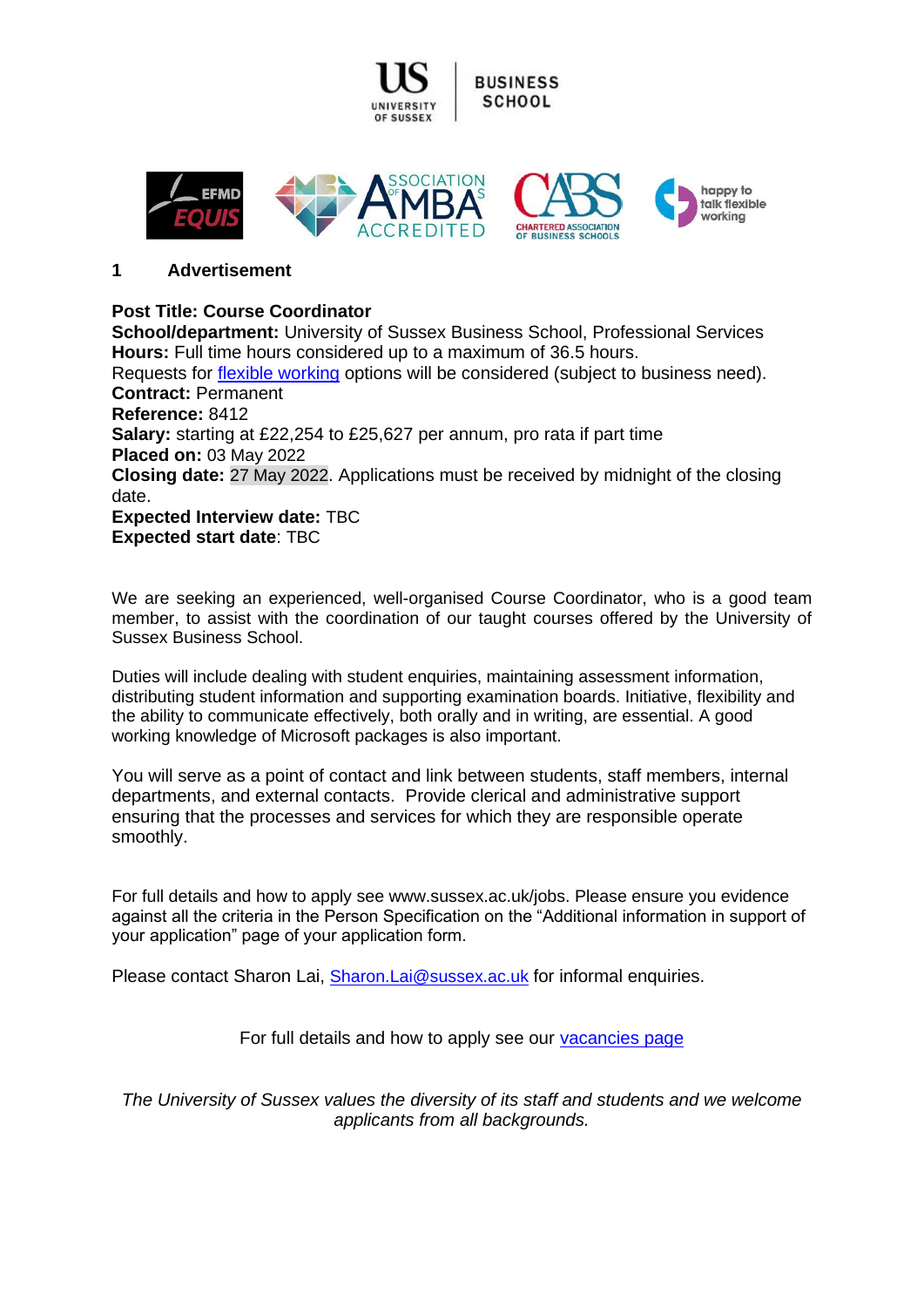# **2. The School / Division**

Please find further information regarding the school/division at https://www.sussex.ac.uk/business-school/

# **3. Job Description**

Job Description for the post of: Course Coordinator

### **Department: Professional Services**

# **Section/Unit/School: University of Sussex Business School**

**Location: Jubilee Building, School Office**

**Grade: 4**

**Responsible to: Sharon Lai**

**Responsible for: N/A**

#### **KEY RESPONSIBILITIES**

1. Working as part of the Course Administration team and within the wider institution, in line with local policy and procedure, as directed assist with the planning, scheduling and delivery of activities, events and meetings including, but not limited to;

- Helping to ensure that timelines and resources are identified, realistic and achievable
- Proactively raising issues arising in advance for discussion and resolution
- Co-ordinating the delivery of activities according to the schedule and in liaison with managers responsible for delivery
- To act as an ambassador for the service, with a focus on customer service and delivery.
- 2. Administer the school's courses
	- Assist with planning of teaching: maintain timetable relating information and plan teaching groups.
	- Assist with planning the co-ordination of student course options.
	- Support processes for academic advising and attendance monitoring.
	- Deal effectively and efficiently with enquiries from staff, students and visitors.
- 3. Support the administration of teaching support processes
	- Assist with the assessment and examination process in liaison with the convenors and other School support staff and the Student Progress and Assessment office, including supporting examination boards and external moderation.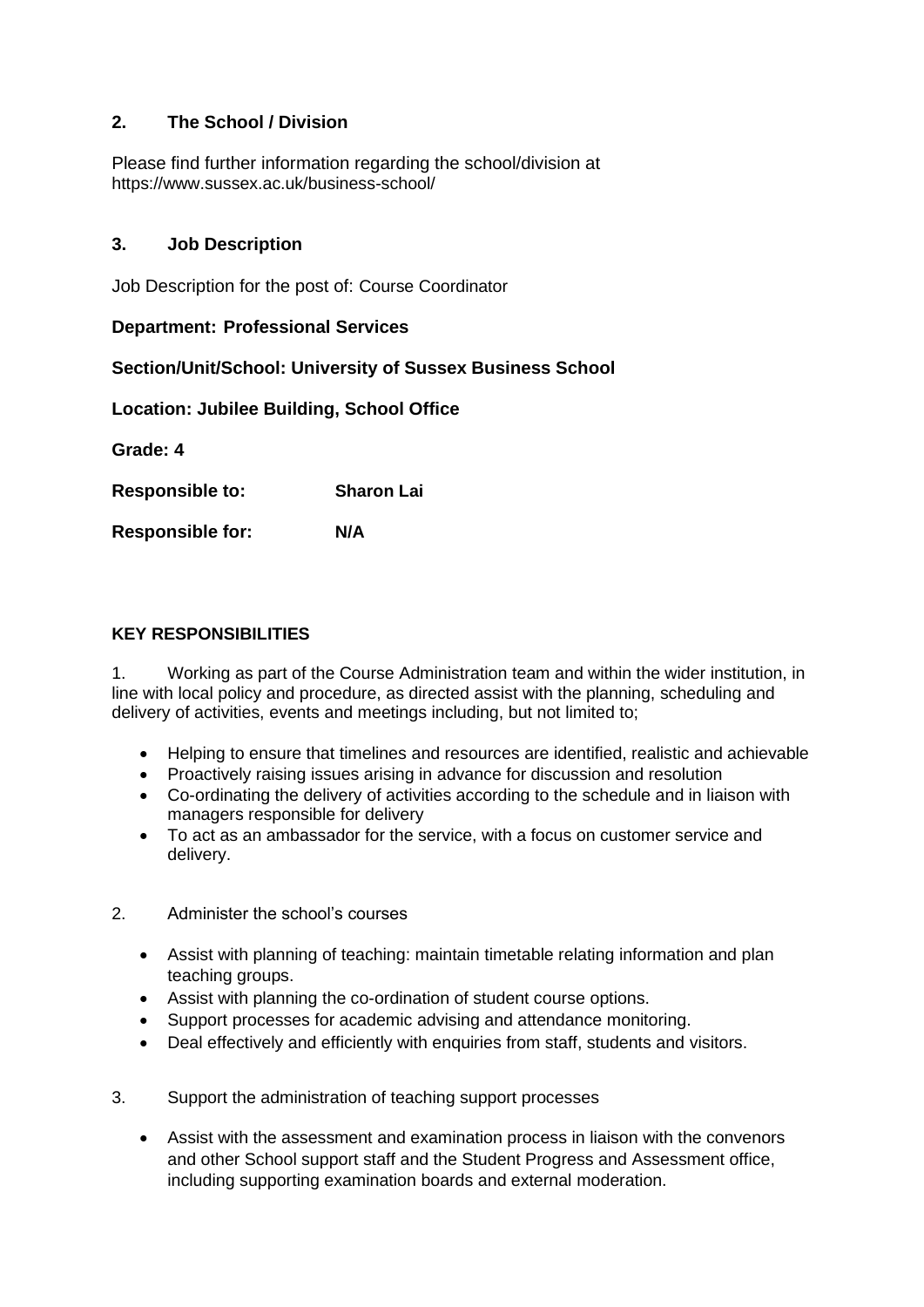- Provide support for quality assurance and student feedback activities.
- Where appropriate, support placement, field trips, sandwich years and other programme specific administration.
- Provide assistance to student support services in respect of student attendance monitoring processes.
- 4. Communicating effectively with all stakeholders
	- Publicising activities, events and meetings to all relevant staff, students or external parties in an effective way
	- Contributing to the editing of local guidelines ensuring that content relating to own areas of responsibility is clear and understandable to readers, up to date and accessible
	- Maintaining Canvas sites (and other sources of information) to accurately reflect current activity in an engaging way
- 5. Providing support, information and guidance to staff and students.
	- Provide support to the Heads of Departments and Directors within the School
	- To be the first point of contact in answering incoming queries in a helpful, friendly and timely way and in line with service level agreements, referring to others as appropriate more complex issues or ones that are outside of normal practice
	- Providing guidance on relevant procedures and processes
	- Referring staff and students to procedures and processes when needed

6. Liaising with colleagues with similar areas of responsibility and being actively involved in team meetings, networks, attending meetings, sharing information and contributing to the development of processes

- 7. Creating and maintaining accurate information on activity that has taken place
	- Ensure comprehensive records and files for future reference are maintained
	- Providing usage and uptake reports as requested
	- Presenting data on attendance and usage to enable analysis and interpretation
- 8. This role does not have any budget responsibility.
- 9. This role does not have any line management responsibility.
- 10. This role does not have any responsibilities for equipment or premises.
- 11. Support achievement of the Division's/Unit's/School's compliance with all applicable statutory and regulatory compliance obligations, including (but not limited to): UKVI, Health & Safety, the Prevent Duty, data protection, Competition and Markets Authority requirements and equal opportunities, as appropriate to the grade and role. Additionally, to promote good practice in relation to University policy, procedure and guidance in relation to those compliance matters in respect of students, staff and other relevant parties.

To carry out any other duties that are within the employee's skills and abilities whenever reasonably instructed.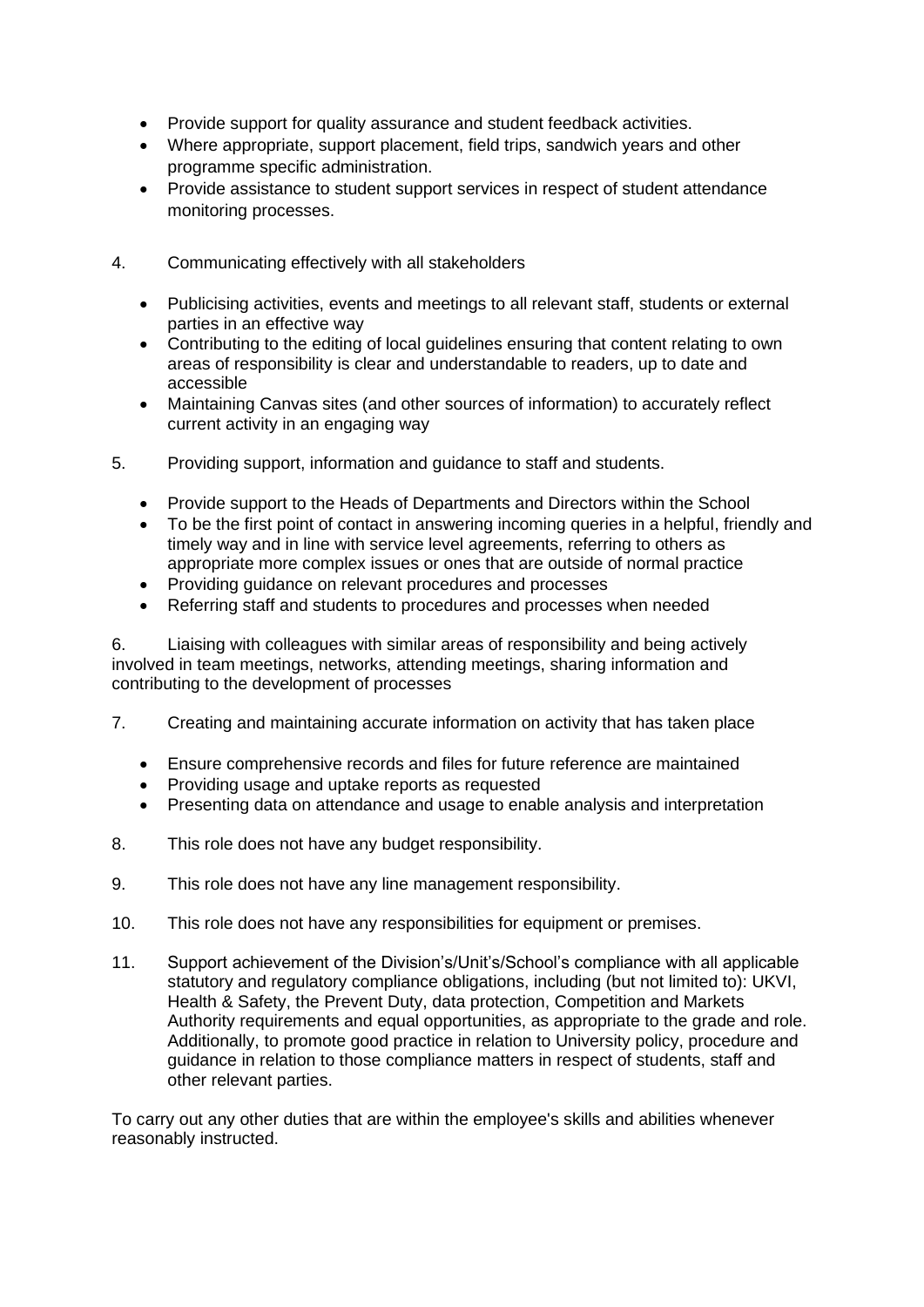This Job Description sets out current responsibilities of the post that may vary from time to time without changing the general character of the post or level of responsibility entailed.

# **INDICATIVE PERFORMANCE CRITERIA**

# **PERSON SPECIFICATION**

- 1. Good secondary education.
- 2. Effective planning and organisational skills to organise own workload and priorities.
- 3. Effective oral and written communications skills to work with colleagues and customers providing information and responding to questions and queries.
- 4. Ability to work flexibly within a small team and on own initiative, to include occasional weekends.
- 5. Competent IT skills to effectively manage own workload MS Suite and databases.

# **ESSENTIAL ROLE-SPECIFIC CRITERIA**

- 1. Ability to work consistently, thoroughly, and accurately when completing tasks.
- 2. Ability to explain regulations and procedures in a clear and concise manner.
- 3. Experience of administrative and clerical systems
- 4. Experience of supporting and servicing meetings (including preparing committee agendas and writing minutes)
- 5. Commitment to providing high levels of service to students and staff
- 6. Ability to deal sensitively with anxious students
- 7. Outward looking and positive towards new challenges
- 8. Willingness to instigate technological solutions to tasks to work smartly and increase efficiency

# **DESIRABLE CRITERIA**

- 1. Knowledge of course and module structures and assessment methods.
- 2. Knowledge of examination board and University regulations regarding student progress and assessment
- 3. Experience of quality assurance and examination matters
- 4. Experience of student records systems